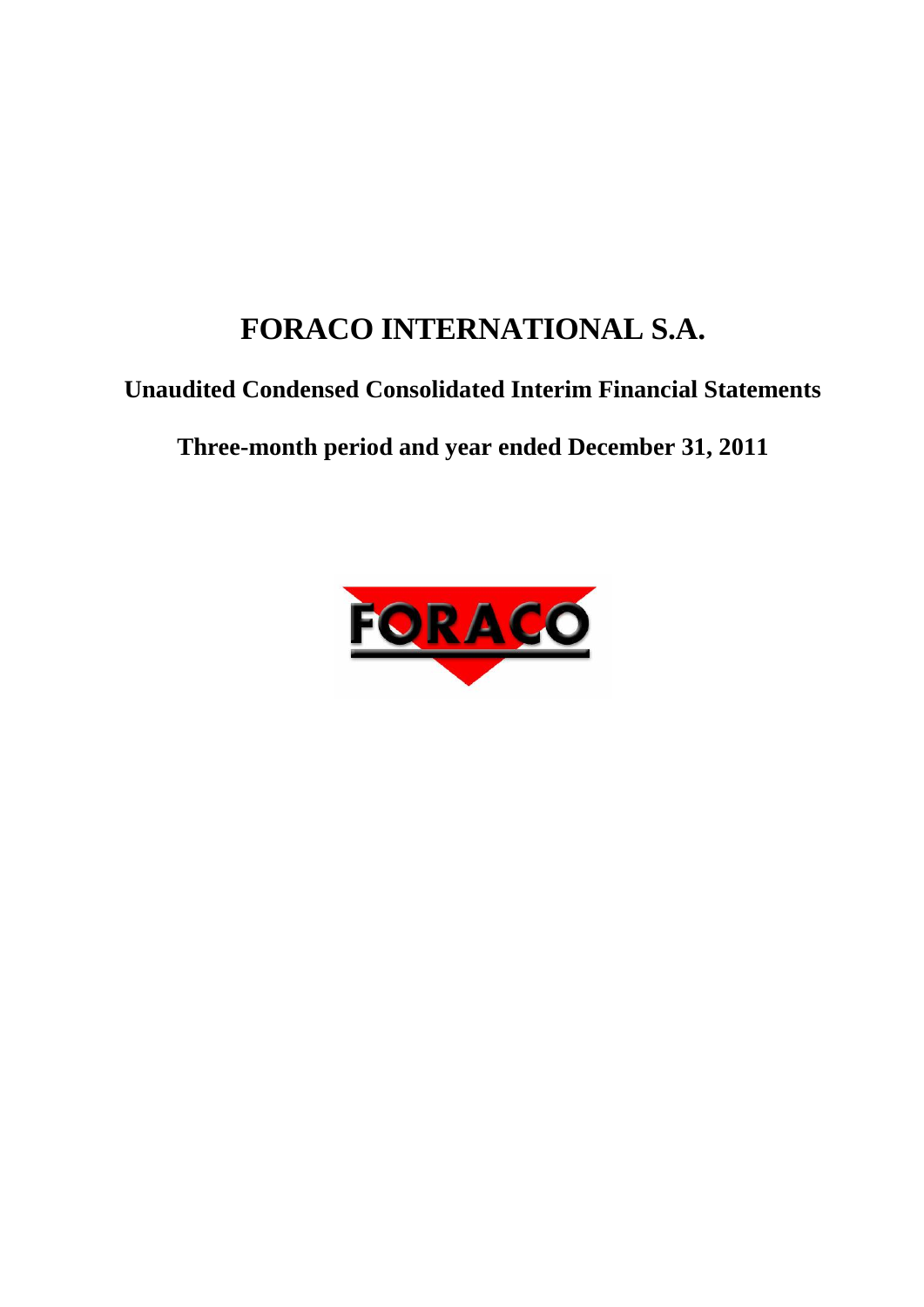**Foraco International S.A. Unaudited condensed consolidated interim financial statements as of December 31, 2011**

# **Table of Contents**

|    | Unaudited condensed consolidated interim balance sheet - Assets                     | 3  |
|----|-------------------------------------------------------------------------------------|----|
|    | Unaudited condensed consolidated interim balance sheet $-$ Equity $\&$ Liabilities  | 4  |
|    | Unaudited condensed consolidated interim income statement                           | 5  |
|    | Unaudited condensed consolidated interim statement of changes in equity             |    |
|    | Selected notes to the unaudited condensed consolidated interim financial statements | 8  |
| 1. | Basis of preparation                                                                | 8  |
| 2. | Selected notes on critical accounting policies and new accounting pronouncements    | 8  |
| 3. | Financial risk management                                                           | 9  |
| 4. | Segment information                                                                 | 10 |
| 5. | Property, plant and equipment                                                       | 11 |
| 6. | Goodwill                                                                            | 12 |
| 7. | Inventories                                                                         | 13 |
| 8. | <b>Borrowings</b>                                                                   | 13 |
| 9. | Provisions                                                                          | 14 |
|    | 10. Share capital                                                                   | 14 |
|    | 11. Expenses by nature                                                              | 15 |
|    | 12. Commitments and contingencies                                                   | 15 |
|    | 13. Related-party transactions                                                      | 16 |
|    | 14. Earnings per share calculation                                                  | 16 |
|    | 15. Post balance sheet events                                                       | 16 |

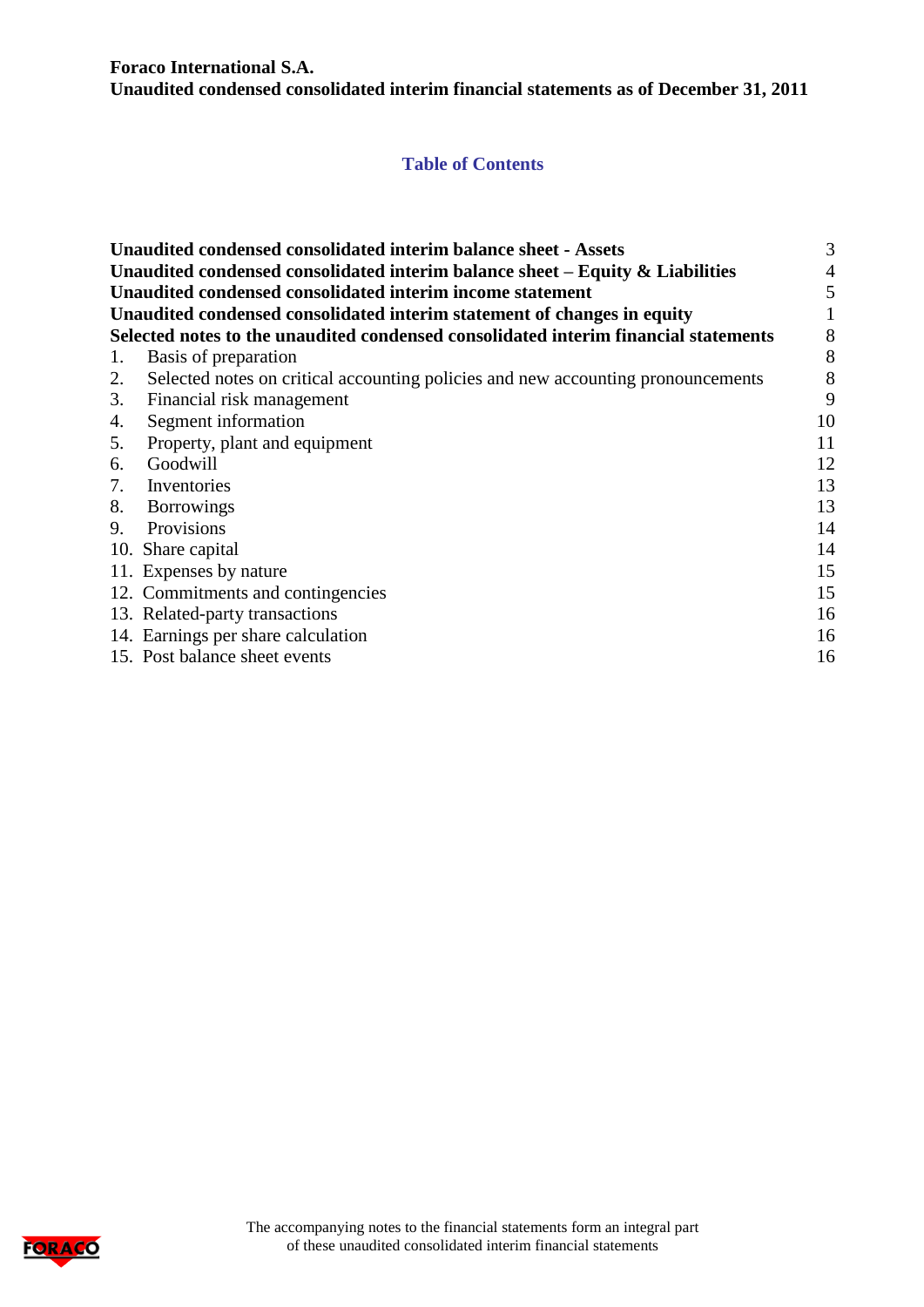#### <span id="page-2-0"></span>**Unaudited condensed consolidated interim balance sheet - Assets**

| in thousands of US\$          | <b>Note</b> | December 31,<br>2011 | December 31,<br>2010 |
|-------------------------------|-------------|----------------------|----------------------|
| <b>ASSETS</b>                 |             |                      |                      |
| <b>Non-current assets</b>     |             |                      |                      |
| Property, plant and equipment | (5)         | 92,500               | 78,289               |
| Goodwill                      | (6)         | 50,629               | 50,667               |
| Deferred income tax assets    |             | 7,984                | 10,805               |
| Other non-current assets      |             | 1,006                | 1,699                |
|                               |             | 152,119              | 141,460              |
| <b>Current assets</b>         |             |                      |                      |
| Inventories, net              | (7)         | 40,754               | 32,384               |
| Trade receivables, net        |             | 45,490               | 40,996               |
| Other current assets          |             | 12,464               | 17,195               |
| Cash and cash equivalents     |             | 24,313               | 14,920               |
|                               |             | 123,021              | 105,495              |
| <b>Total assets</b>           |             | 275,140              | 246,955              |

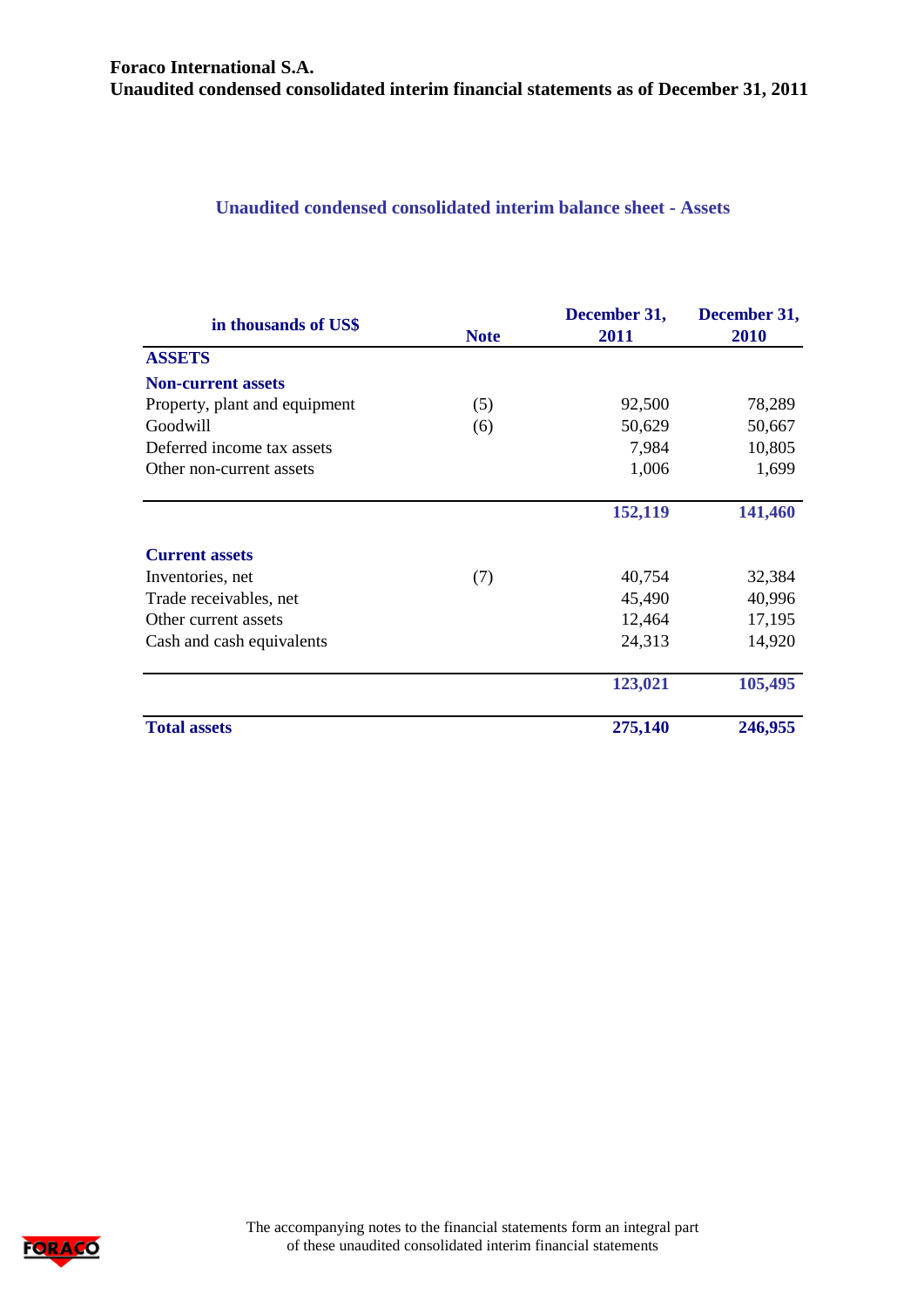# <span id="page-3-0"></span>**Unaudited condensed consolidated interim balance sheet – Equity and Liabilities**

| in thousands of US\$                                              | <b>Note</b> | December 31,<br>2011 | December 31,<br>2010 |
|-------------------------------------------------------------------|-------------|----------------------|----------------------|
| <b>EQUITY</b>                                                     |             |                      |                      |
| Capital and reserves attributable to the Company's equity holders |             |                      |                      |
| Share capital                                                     |             | 1,468                | 1,468                |
| Share premium and retained earnings                               |             | 159,434              | 137,342              |
| Other reserves                                                    |             | (3,393)              | 4,131                |
|                                                                   |             | 157,509              | 142,941              |
| Non-controlling interests                                         |             | 5,033                | 3,811                |
| <b>Total equity</b>                                               |             | 162,542              | 146,751              |
| <b>LIABILITIES</b>                                                |             |                      |                      |
| <b>Non-current liabilities</b>                                    |             |                      |                      |
| <b>Borrowings</b>                                                 | (8)         | 17,292               | 11,359               |
| Deferred income tax liabilities                                   |             | 3,976                | 7,213                |
| Provisions for other liabilities and charges                      | (9)         | 677                  | 1,597                |
| <b>Current liabilities</b>                                        |             |                      |                      |
| Trade and other payables                                          |             | 51,535               | 39,024               |
| Current income tax liabilities                                    |             | 5,840                | 2,374                |
| <b>Borrowings</b>                                                 | (8)         | 31,912               | 30,332               |
| Consideration payable related to acquisitions                     | (6)         | 470                  | 7,941                |
| Provisions for other liabilities and charges                      | (9)         | 896                  | 364                  |
| <b>Total liabilities</b>                                          |             | 112,598              | 100,204              |
| <b>Total equity and liabilities</b>                               |             | 275,140              | 246,955              |

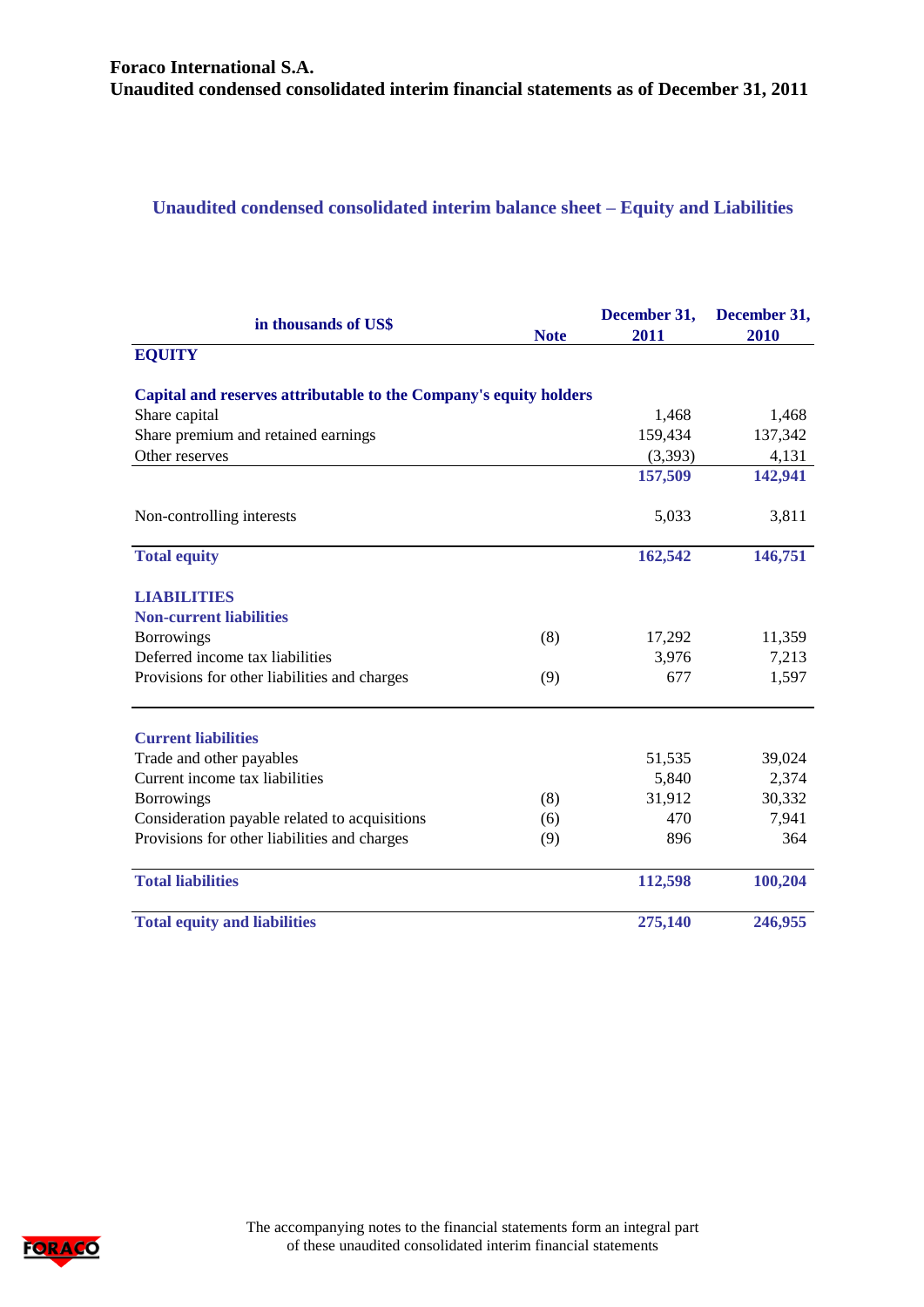# <span id="page-4-0"></span>**Unaudited condensed consolidated interim income statement**

| In thousands of US\$                                                                     |              | Three-month period<br>ended December 31, |               | <b>Year ended</b><br><b>December 31</b> |                 |
|------------------------------------------------------------------------------------------|--------------|------------------------------------------|---------------|-----------------------------------------|-----------------|
|                                                                                          | <b>Note</b>  | 2011                                     | 2010          | 2011                                    | 2010            |
| Revenue                                                                                  | (4)          | 75,142                                   | 51,609        | 301,139                                 | 164,040         |
| Cost of sales                                                                            | (11)         | (58, 264)                                | (41, 395)     | (231, 714)                              | (127, 932)      |
| <b>Gross profit</b>                                                                      |              | 16,878                                   | 10,214        | 69,425                                  | 36,108          |
| Selling, general and administratives expenses<br>Other operating income / (expense), net | (11)<br>(11) | (6,798)                                  | (5,301)<br>55 | (25,983)<br>(23)                        | (19,508)<br>301 |
| <b>Operating profit</b>                                                                  |              | 10,080                                   | 4,968         | 43,419                                  | 16,901          |
| Finance costs                                                                            |              | (1,047)                                  | (551)         | (3,389)                                 | (1, 426)        |
| Profit before income tax                                                                 |              | 9,033                                    | 4,417         | 40,030                                  | 15,475          |
| Income tax expense                                                                       |              | (1,782)                                  | (1,051)       | (9,616)                                 | (4,144)         |
| <b>Profit for the period</b>                                                             |              | 7,251                                    | 3,366         | 30,414                                  | 11,331          |
| Attributable to:                                                                         |              |                                          |               |                                         |                 |
| Equity holders of the Company<br>Non-controlling interests                               |              | 6,878<br>373                             | 3,060<br>306  | 27,027<br>3,387                         | 9,073<br>2,258  |
|                                                                                          |              |                                          |               |                                         |                 |

| Earnings per share for profit attributable to the equity holders of the Company during the period (expressed in US cents per share): |      |      |      |       |       |
|--------------------------------------------------------------------------------------------------------------------------------------|------|------|------|-------|-------|
| - basic                                                                                                                              | [14] | 8.79 | 3.89 | 34.51 | 12.85 |
| - diluted                                                                                                                            |      |      | 3.85 | 34.25 | 12.69 |

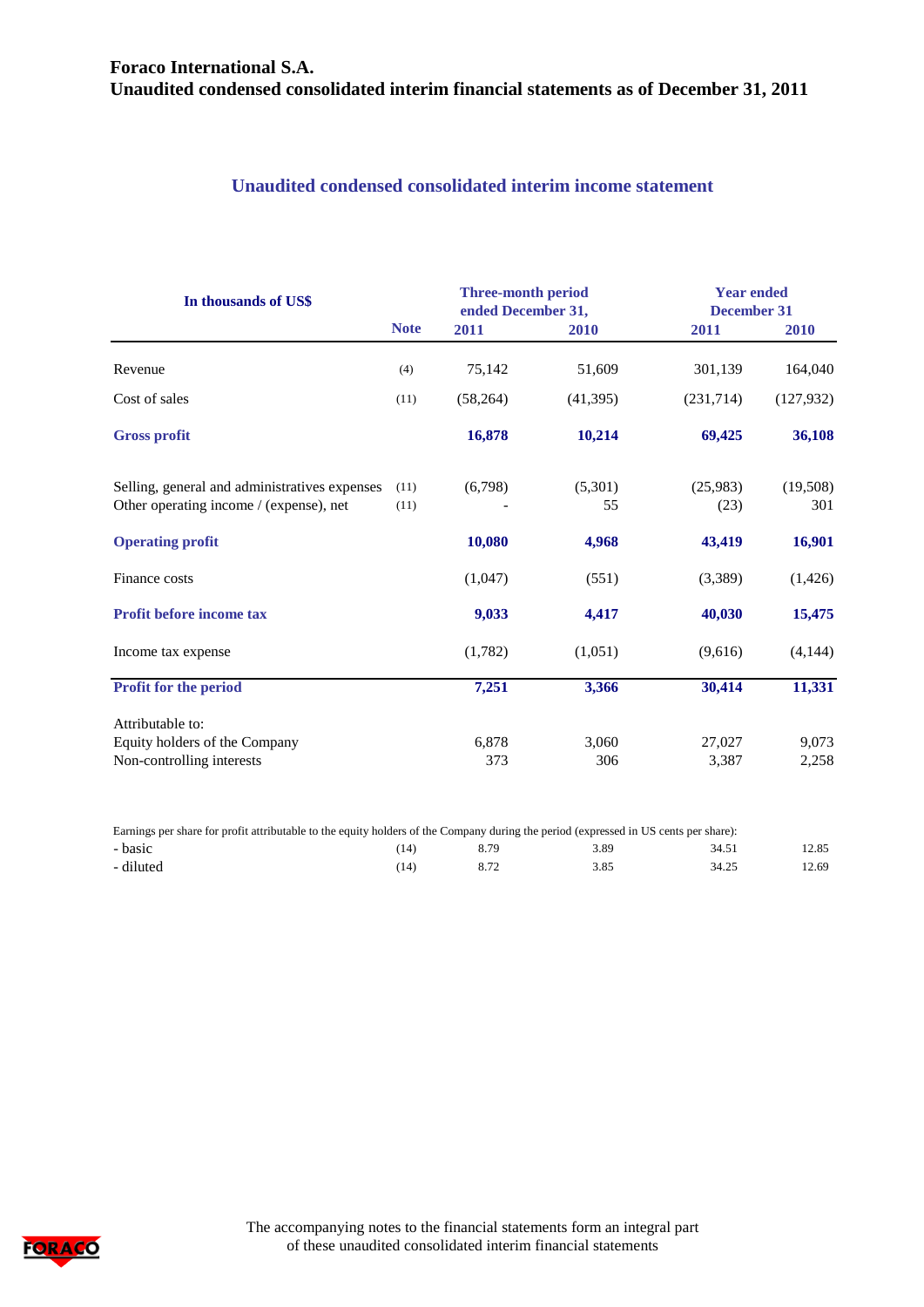# **Foraco International S.A. Unaudited condensed consolidated interim financial statements as of December 31, 2011**

# **Unaudited condensed consolidated interim statement of changes in equity**

| in thousands of US\$                               | <b>Share</b><br>Capital | <b>Share</b><br><b>Premium and</b><br><b>Retained</b><br><b>Earnings</b> | <b>Other</b><br><b>Reserves</b> | <b>Total</b>             | controlling<br><b>interests</b> | <b>Equity</b> |
|----------------------------------------------------|-------------------------|--------------------------------------------------------------------------|---------------------------------|--------------------------|---------------------------------|---------------|
| <b>Balance at January 1, 2010</b>                  | 1,190                   | 84,134                                                                   | 7,043                           | 92,367                   | 224                             | 92,589        |
| Profit for the year                                | ÷,                      | 9,073                                                                    |                                 | 9,073                    | 2,258                           | 11,331        |
| Effect of the adoption of IFRS $3(R)$              |                         | (416)                                                                    |                                 | (416)                    |                                 | (416)         |
| Currency translation differences                   | ٠                       | $\overline{\phantom{a}}$                                                 | (3,284)                         | (3,284)                  | 5                               | (3,279)       |
| Employee share-based compensation                  |                         | $\overline{\phantom{a}}$                                                 | 838                             | 838                      | ÷                               | 838           |
| Issuance of equity instruments                     | 278                     | 46,418                                                                   |                                 | 46,696                   |                                 | 46,696        |
| Treasury shares purchased (see Note 10)            |                         | (373)                                                                    |                                 | (373)                    |                                 | (373)         |
| Exercise of share-based compensation (see Note 10) |                         | 466                                                                      | (466)                           |                          | $\overline{a}$                  |               |
| Dividend paid relating to 2009                     |                         | (2,007)                                                                  |                                 | (2,007)                  | (29)                            | (2,036)       |
| Recognition of EDC's non-controlling interests     |                         |                                                                          |                                 | $\overline{\phantom{a}}$ | 1,419                           | 1,419         |
| Acquisition of non-controlling Interests           |                         | 47                                                                       |                                 | 47                       | (65)                            | (18)          |
| <b>Balance at December 31, 2010</b>                | 1,468                   | 137,342                                                                  | 4,131                           | 142,941                  | 3,811                           | 146,751       |
| <b>Balance at January 1, 2011</b>                  | 1,468                   | 137,342                                                                  | 4,131                           | 142,941                  | 3,811                           | 146,751       |
| Profit for the year                                | ÷,                      | 27,027                                                                   | ÷,                              | 27,027                   | 3,387                           | 30,414        |
| Currency translation differences                   |                         |                                                                          | (7,307)                         | (7,307)                  | (88)                            | (7, 395)      |
| Employee share-based compensation                  |                         |                                                                          | 1,083                           | 1,083                    |                                 | 1,083         |
| Exercise of share-based compensation (see Note 10) |                         | 1,300                                                                    | (1,300)                         |                          |                                 |               |
| Treasury shares purchased (see Note 10)            |                         | (3,272)                                                                  |                                 | (3,272)                  |                                 | (3,272)       |
| Dividend relating to 2010                          |                         | (2,962)                                                                  |                                 | (2,962)                  | (2,077)                         | (5,039)       |
| <b>Balance at December 31, 2011</b>                | 1,468                   | 159,434                                                                  | (3,393)                         | 157,510                  | 5,033                           | 162,542       |

#### **Unaudited statement of comprehensive income**

|                                           | <b>Years ended</b>   |                             |  |  |
|-------------------------------------------|----------------------|-----------------------------|--|--|
| in thousands of US\$                      | December 31,<br>2011 | December 31,<br><b>2010</b> |  |  |
| Net profit for the period                 | 30,414               | 11,331                      |  |  |
| Currency translation differences          | (7, 395)             | (3,279)                     |  |  |
| Total comprehensive income for the period | 23,019               | 8,052                       |  |  |
| Attributable to:                          |                      |                             |  |  |
| Equity holders of the Company             | 19,720               | 5,789                       |  |  |
| Non-controlling interests                 | 3.299                | 2.263                       |  |  |

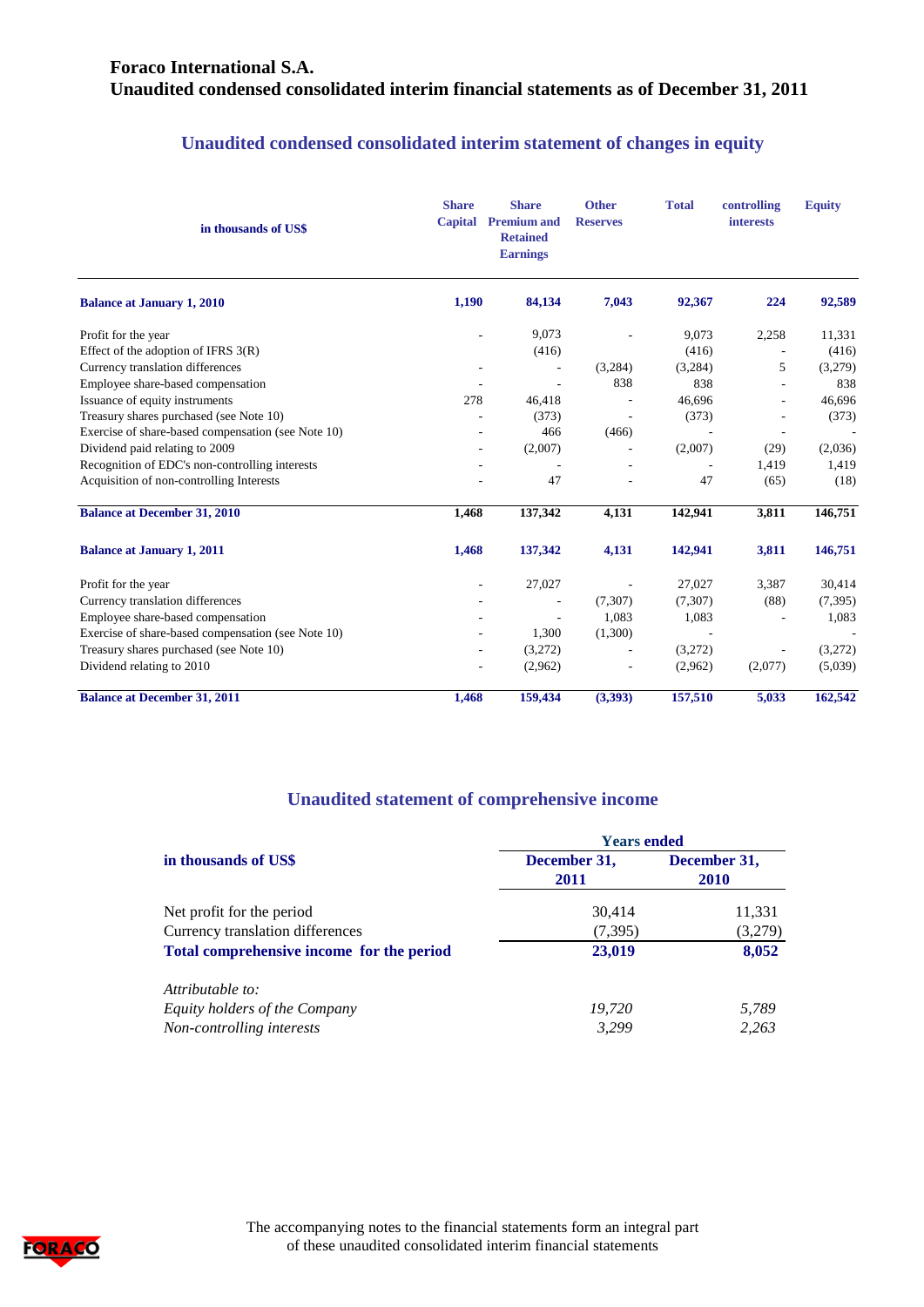# **Foraco International S.A. Unaudited condensed consolidated interim financial statements as of December 31, 2011**

## **Unaudited condensed consolidated interim cash flow statement**

| in thousands of US\$                                                                      | <b>Year ended</b><br>December 31, |           |  |
|-------------------------------------------------------------------------------------------|-----------------------------------|-----------|--|
|                                                                                           | 2011                              | 2010      |  |
| Profit for the period                                                                     | 30,414                            | 11,331    |  |
| Adjustments for:                                                                          |                                   |           |  |
| - Depreciation, amortization and impairment                                               | 28,804                            | 20,018    |  |
| - Non-cash changes in provisions and consideration payables                               | 374                               | 55        |  |
| - (Gain) / loss on sale and disposal of assets                                            | 409                               |           |  |
| - Share-based compensation expenses                                                       | 1,083                             | 838       |  |
| - Income tax expenses                                                                     | 9,615                             | 3,798     |  |
| - Finance costs, net                                                                      | 3,389                             | 1,426     |  |
| Cash generated from operations before changes in operating assets and liabilities         | 74,088                            | 37,466    |  |
| Changes in operating assets and liabilities:                                              |                                   |           |  |
| - Inventories                                                                             | (9,168)                           | (2,450)   |  |
| - Trade accounts receivable and other receivables                                         | (1,649)                           | (10, 106) |  |
| - Trade accounts payable and other payables                                               | 7,717                             | 2,767     |  |
| <b>Cash generated from operations</b>                                                     | 70,988                            | 27,677    |  |
| - Interest paid, net                                                                      | (2,989)                           | (1,386)   |  |
| - Income tax refunded (paid)                                                              | (231)                             | (8,928)   |  |
| Net cash flow from operating activities                                                   | 67,768                            | 17,363    |  |
| Purchase of property, plant and equipment (PPE) (*)                                       | (35,702)                          | (13,735)  |  |
| Acquisition of Adviser, net of cash acquired (**)                                         |                                   | (2,700)   |  |
| Repayment of Adviser former shareholder's loan                                            |                                   | 467       |  |
| Acquisition of Eastern Drilling Company, net of cash acquired (**)                        | (7,600)                           | (1,588)   |  |
| Acquisition of the net assets of Mosslake Drilling Services Pty Ltd, net of cash acquired |                                   | (3,180)   |  |
| Acquisition of minority interests                                                         |                                   | (18)      |  |
| Net cash used in investing activities                                                     | (43,302)                          | (20, 754) |  |
| Proceeds from issuance of borrowings, net of issuance costs                               | 8,634                             | 7,039     |  |
| Repayments of borrowings                                                                  | (20, 525)                         | (14,520)  |  |
| Net increase / (decrease) in bank overdrafts and short-term loans                         | 3,910                             | 5,327     |  |
| Acquisition of treasury shares (see Note 10)                                              | (3,272)                           | (373)     |  |
| Dividends paid to Company's shareholders                                                  | (2,957)                           | (2,007)   |  |
| Dividends paid to minority interests                                                      |                                   | (32)      |  |
| Net cash used in financing activities                                                     | (14,210)                          | (4,566)   |  |
| Exchange differences on cash and cash equivalents                                         | (863)                             | (3,028)   |  |
| Net increase/(decrease) in cash and cash equivalents                                      | 9,393                             | (10,985)  |  |
| Cash and cash equivalents at beginning of the period                                      | 14,920                            | 25,905    |  |
| Cash and cash equivalents at end of the period                                            | 24,313                            | 14,920    |  |
| (*) Excluding acquisition financed through capital lease                                  | (15,608)                          | (4, 402)  |  |
| (**) Excluding portion of purchased consideration funded through shares and warrants      |                                   | 46,697    |  |
| Excluding deferred cash consideration to be paid in future periods                        |                                   | 7,941     |  |

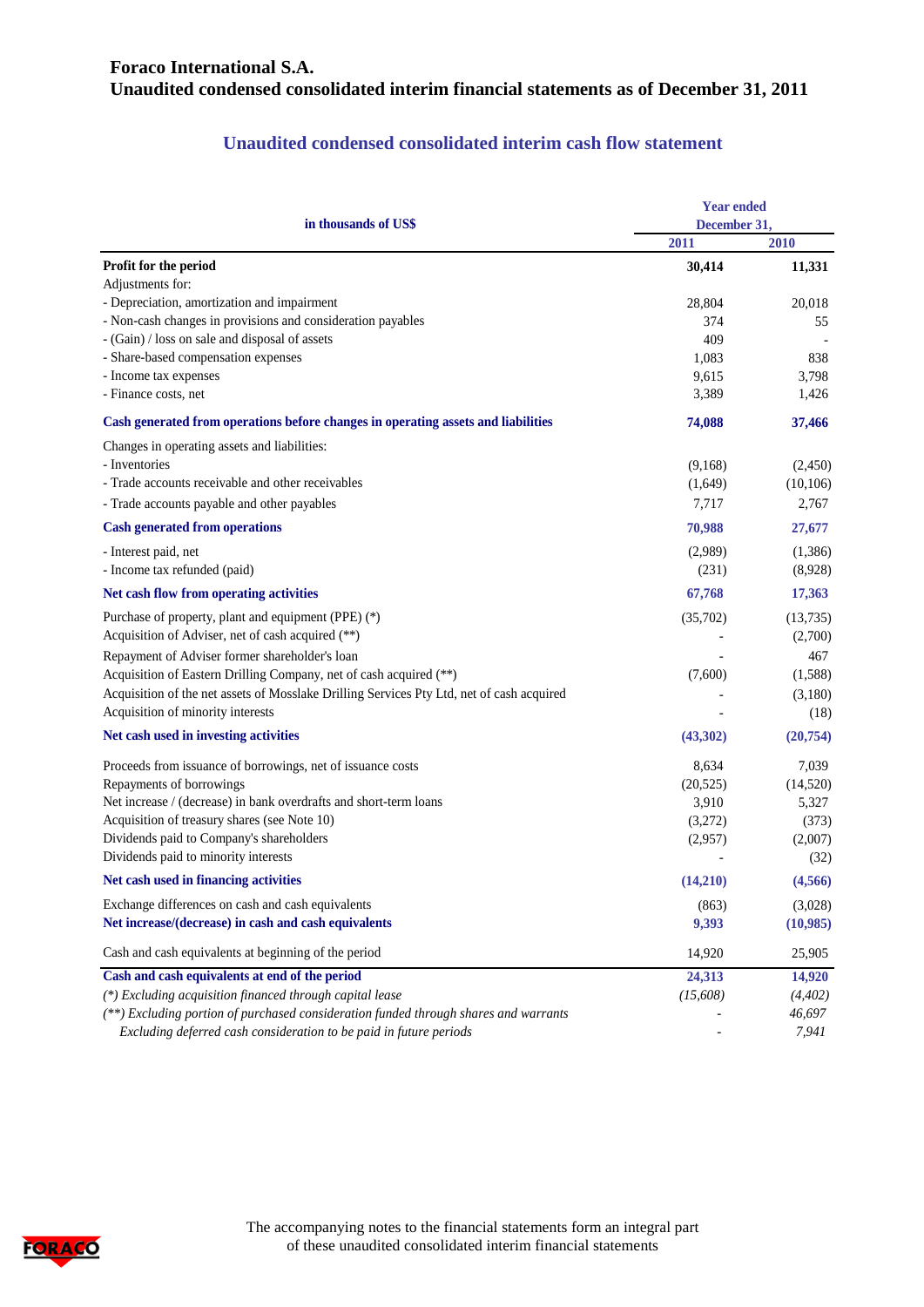# <span id="page-7-0"></span>**Selected notes to the unaudited condensed consolidated interim financial statements**

#### <span id="page-7-1"></span>**1. Basis of preparation**

These unaudited condensed interim financial statements have been prepared in accordance with IAS 34, Interim Financial Reporting. All material intercompany balances have been eliminated. Because all the disclosures required by IFRS are not included, these interim statements should be read in conjunction with the audited financial statements of Foraco International S.A. and its subsidiaries ("Foraco" or the "Company") for the year ended December 31, 2010. The statements of income for the periods presented are not necessarily indicative of results expected for any future period, nor for the entire year.

Except when otherwise stated, all amounts are presented in thousands of US\$, which is the presentation currency of the Company.

### <span id="page-7-2"></span>**2. Selected notes on critical accounting policies and new accounting pronouncements**

The accounting policies have been consistently applied with those of the annual financial statements for the year ended December 31, 2010 except for the following policies that were modified.

#### **2.1. Income tax**

During the year, the income tax expense is recognized based on Management's best estimate of the average annual income tax rate expected for the full financial year on a tax jurisdiction by tax jurisdiction basis. In the last quarter of each fiscal year, Management determines the effective income tax rate for the full year based on the anticipated actual tax returns to be filed and the effective contribution of each tax jurisdiction to the consolidated financial statements.

#### **2.2. Seasonal fluctuations**

The geographical expansion of the Company progressively reduces the overall exposure to seasonality. In West Africa, most of the Company's operations are suspended between July and October, due to the rainy season. In Canada, seasonal slow periods occur during the winter freeze and spring thaw or break-up periods. Depending on the latitude, this can occur anytime from October until late December (freezing) and from mid-April through to mid-June (break-up). Operations at mine sites continue throughout the year. In Asia Pacific, Russia and in South America, where the Company operates exclusively in the Mining segment, a seasonal slowdown in activity occurs around year-end and in August where the winter season peaks.

#### **2.3. New accounting pronouncements**

*Standards, amendments and interpretations to existing standards that have been adopted by the Company on January 1, 2011 with no material impact on the consolidated financial statements*

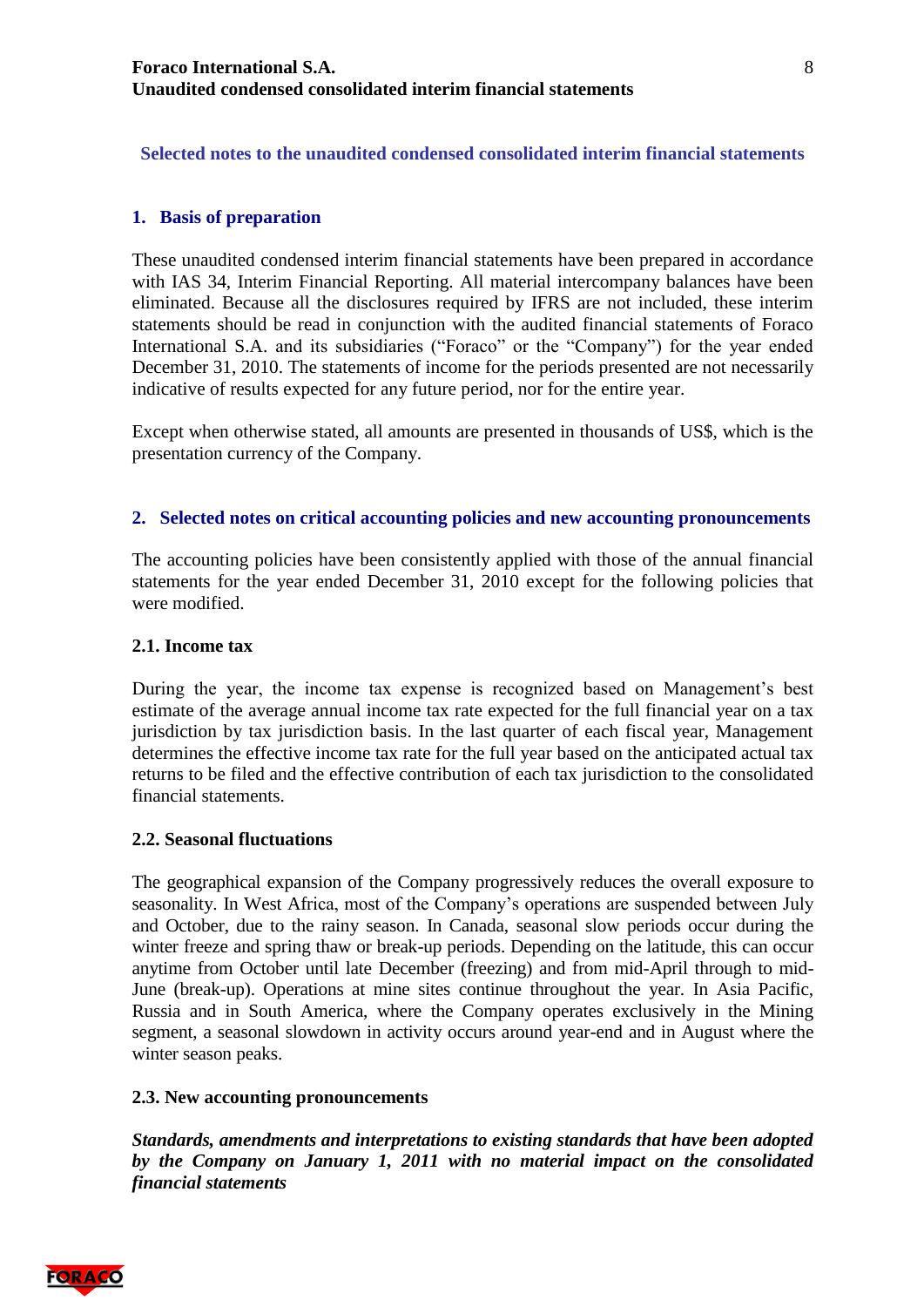Revised IAS 24 - "Related party disclosures

- IFRIC 19, "Extinguishing financial liabilities with equity instruments
- Amendments to IFRIC 14 "Prepayments of a minimum funding requirement"
- Amendments to IAS 32, "classification of rights issues
- Improvements to IFRS 2010

# *Standards, amendments and interpretations to existing standards that are not yet effective and have not been early adopted by the Company*

The following standards and amendments to existing standards have been published and are mandatory for the Group's accounting periods beginning on or after January 1, 2012 or later periods, but the Group has not early adopted them:

- IFRS 7 Financial instruments disclosures
- IFRS 9-Financial instruments
- IFRS 10 Consolidated Financial Statements
- IFRS 11 Joint arrangements
- $\bullet$  IFRS 12 Disclosure of interests in other entities
- $\bullet$  IFRS 13 Fair value measurement
- Amendment to IAS 1 Presentation of financial statements
- Amendment to IAS 12 Income taxes
- Amendment to IAS 19 Employee benefits
- Amendment to IAS 27 Separate financial statements
- Amendment to IAS  $28 -$ Associates and joint ventures

The impact resulting from the application of these standards, amendments and interpretations is currently being assessed.

#### <span id="page-8-0"></span>**3. Financial risk management**

The Company is exposed to a variety of financial risks through its activity, including: currency risk, cash transfer restriction, interest rate / re-investment risk, financial counterparty risk and credit risk.

A significant portion of the cash flows of the Company are denominated in Euros, Canadian Dollars, Australian Dollars, US Dollars and Chilean Pesos. Following the change to US\$ as the presentation currency since April 1, 2010, the financial performance and position as reported in US\$ are dependent on the fluctuations of the US\$ against the other mentioned currencies of the Group.

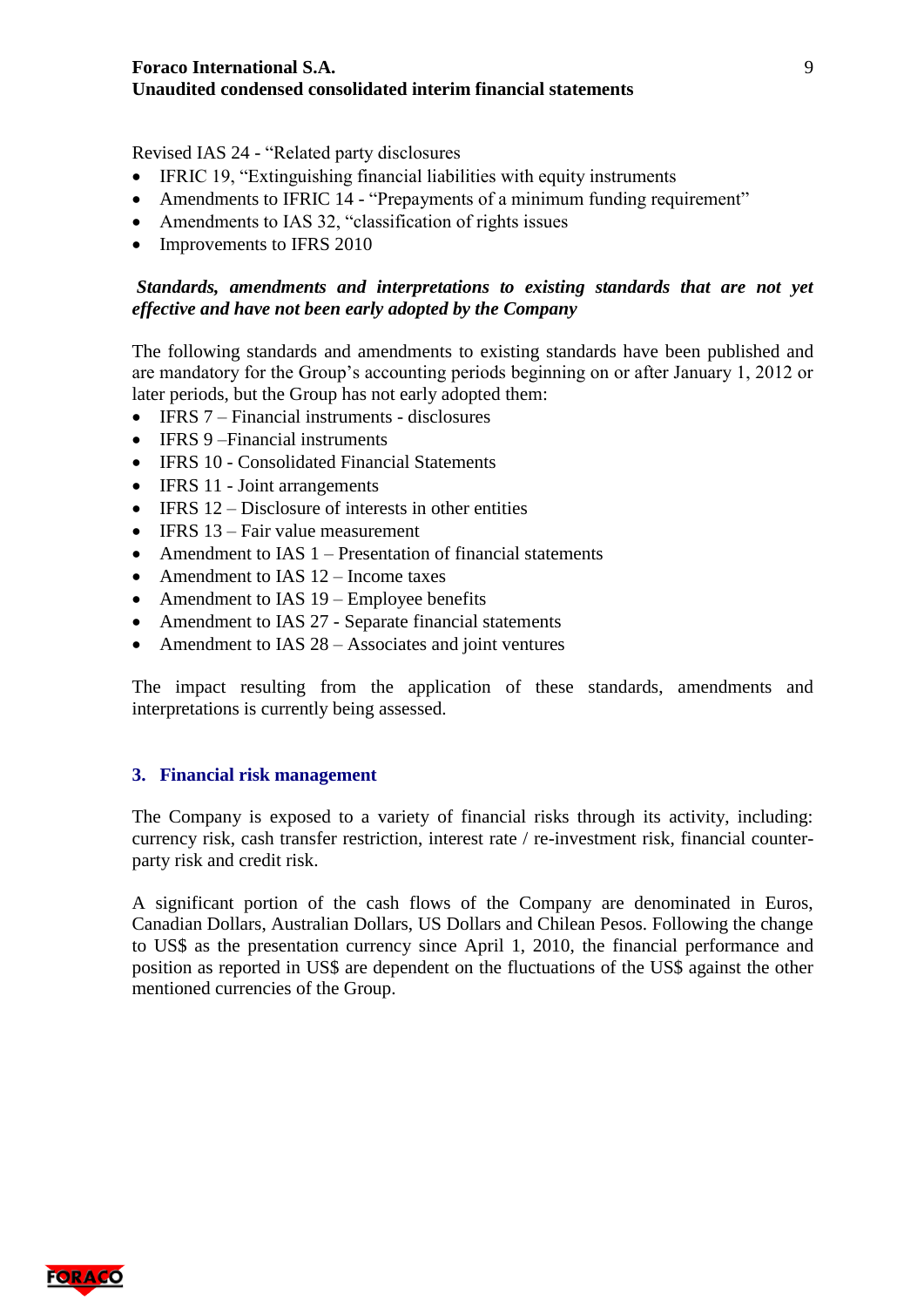### **Foraco International S.A. Unaudited condensed consolidated interim financial statements**

# <span id="page-9-0"></span>**4. Segment information**

The business segment information for the three-month periods ended December 31, 2011, and December 31, 2010, is as follows:

|                                 | <b>Mining</b> |             | <b>Water</b> |       | <b>Group</b> |             |
|---------------------------------|---------------|-------------|--------------|-------|--------------|-------------|
| Three-month period ended        | December 31,  |             | December 31, |       | December 31, |             |
|                                 | 2011          | <b>2010</b> | 2011         | 2010  | 2011         | <b>2010</b> |
| Revenue                         | 72,381        | 48,116      | 2,761        | 3,493 | 75,142       | 51,609      |
| Gross profit                    | 16,299        | 9,499       | 579          | 715   | 16,878       | 10,214      |
| Operating profit                | 9,751         | 4,598       | 329          | 370   | 10,080       | 4,968       |
| Finance costs                   | n/a           | n/a         | n/a          | n/a   | (1,047)      | (551)       |
| <b>Profit before income tax</b> | n/a           | n/a         | n/a          | n/a   | 9,033        | 4,417       |
| Income tax expense              | n/a           | n/a         | n/a          | n/a   | (1,782)      | (1,051)     |
| Profit for the period           | n/a           | n/a         | n/a          | n/a   | 7.251        | 3.366       |

The business segment information for the year ended December 31, 2011, and December 31, 2010, is as follows:

|                                 | <b>Mining</b> |              | <b>Water</b> |              | <b>Group</b> |              |  |
|---------------------------------|---------------|--------------|--------------|--------------|--------------|--------------|--|
| <b>Year ended</b>               |               | December 31, |              | December 31. |              | December 31, |  |
|                                 | 2011          | <b>2010</b>  | 2011         | 2010         | 2011         | <b>2010</b>  |  |
| Revenue                         | 286,444       | 146,114      | 14,695       | 17,925       | 301,139      | 164,040      |  |
| Gross profit                    | 66,165        | 31,735       | 3,260        | 4,373        | 69,425       | 36,108       |  |
| Operating profit                | 41.441        | 14.891       | 1.978        | 2.010        | 43.419       | 16,901       |  |
| Finance costs                   | n/a           | n/a          | n/a          | n/a          | (3,389)      | (1,426)      |  |
| <b>Profit before income tax</b> | n/a           | n/a          | n/a          | n/a          | 40,030       | 15,475       |  |
| Income tax expense              | n/a           | n/a          | n/a          | n/a          | (9,615)      | (4,144)      |  |
| Profit for the period           | n/a           | n/a          | n/a          | n/a          | 30.414       | 11,331       |  |

Corporate costs and overheads are allocated to each business segment based on their relative revenues.

The following is a summary of sales to external customers by geographic area for the three-month periods ended December 31, 2011 and December 31, 2010:

| <b>Three-month period ended</b> | <b>December 31, 2011</b> | <b>December 31, 2010</b> |
|---------------------------------|--------------------------|--------------------------|
| South America                   | 31,574                   | 22,739                   |
| Africa                          | 20.994                   | 11,478                   |
| North America                   | 12,056                   | 7,451                    |
| Asia Pacific                    | 8,884                    | 6,987                    |
| Europe                          | 1,635                    | 2,955                    |
| <b>Net sales</b>                | 75,142                   | 51,609                   |

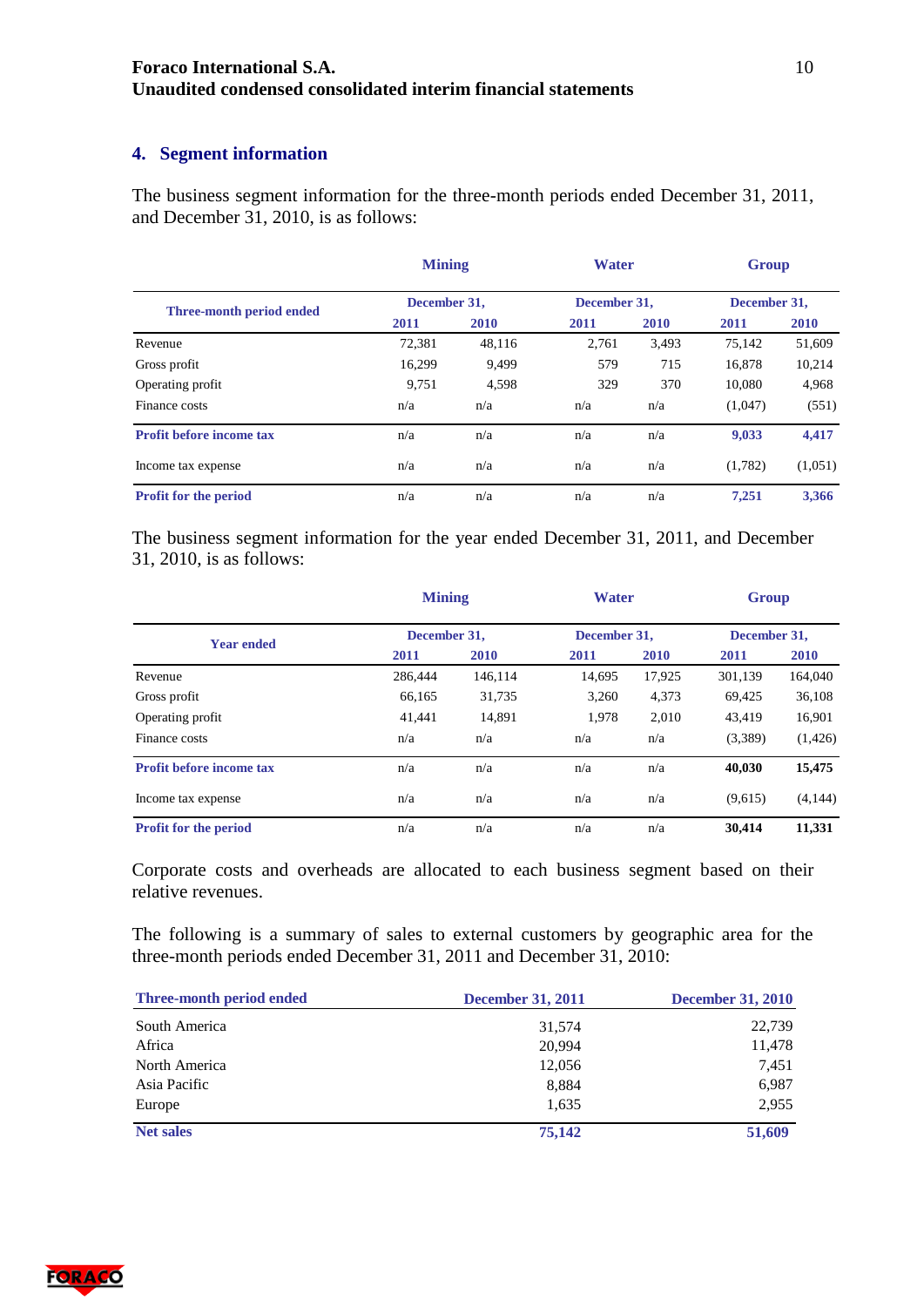#### **Foraco International S.A. Unaudited condensed consolidated interim financial statements**

The following is a summary of sales to external customers by geographic area for the years ended December 31, 2011 and December 31, 2010:

| <b>Years ended</b> | <b>December 31, 2011</b> | <b>December 31, 2010</b> |
|--------------------|--------------------------|--------------------------|
| South America      | 117,779                  | 49,325                   |
| Africa             | 72,039                   | 46,655                   |
| North America      | 55,754                   | 29,598                   |
| Asia Pacific       | 32,472                   | 24,379                   |
| Europe             | 23,096                   | 14,084                   |
| <b>Net sales</b>   | 301,139                  | 164,040                  |

# <span id="page-10-0"></span>**5. Property, plant and equipment**

Property, plant and equipment (PP&E) consists of the following:

|                                     | Land $\&$<br><b>Buildings</b> | <b>Drilling</b><br>equipment $\&$<br>tools | <b>Automotive</b><br>equipment | Office furniture &<br>other equipment | <b>Total</b> |
|-------------------------------------|-------------------------------|--------------------------------------------|--------------------------------|---------------------------------------|--------------|
| <b>Year ended December 31, 2010</b> |                               |                                            |                                |                                       |              |
| Opening net book amount             | 3,674                         | 32,961                                     | 6,477                          | 522                                   | 43,636       |
| Additions                           | 154                           | 12,119                                     | 3,212                          | 223                                   | 15,708       |
| Exchange differences                | (133)                         | 3,339                                      | 954                            | (78)                                  | 4,082        |
| Disposals or retirements            | (1)                           | (69)                                       | (59)                           | (5)                                   | (134)        |
| Acquisition of Adviser (Note 6)     | 228                           | 26,143                                     | 3,792                          | 150                                   | 30,313       |
| Acquisition of EDC (Note 6)         |                               | 4,453                                      | 220                            | 6                                     | 4,679        |
| Depreciation expense                | (324)                         | (15, 481)                                  | (3,958)                        | (232)                                 | (19,995)     |
| <b>Closing net book value</b>       | 3,598                         | 63,465                                     | 10,638                         | 586                                   | 78,289       |
| Period ended December 31, 2011      |                               |                                            |                                |                                       |              |
| Opening net book amount             | 3,598                         | 63,465                                     | 10,638                         | 586                                   | 78,289       |
| Additions                           | 2,452                         | 30,656                                     | 12,754                         | 743                                   | 46,605       |
| Exchange differences                | (505)                         | (2,537)                                    | (101)                          | (131)                                 | (3,274)      |
| Disposals or retirements            |                               | (247)                                      | (431)                          | (32)                                  | (710)        |
| Depreciation expense                | (496)                         | (21,000)                                   | (6,523)                        | (391)                                 | (28, 410)    |
| <b>Closing net book value</b>       | 5,049                         | 70,337                                     | 16,337                         | 775                                   | 92,500       |

The depreciation expense of PP&E and the amortization expense of intangible assets have been charged to the income statement as follows:

| <b>Period ended</b>                                            | <b>December 31, 2011</b> | <b>December 31, 2010</b> |
|----------------------------------------------------------------|--------------------------|--------------------------|
| Cost of sales<br>Selling, general $\&$ administrative expenses | 28.324<br>480            | 19.638<br>380            |
| <b>Total depreciation and amortization</b>                     | 28,804                   | 20,018                   |

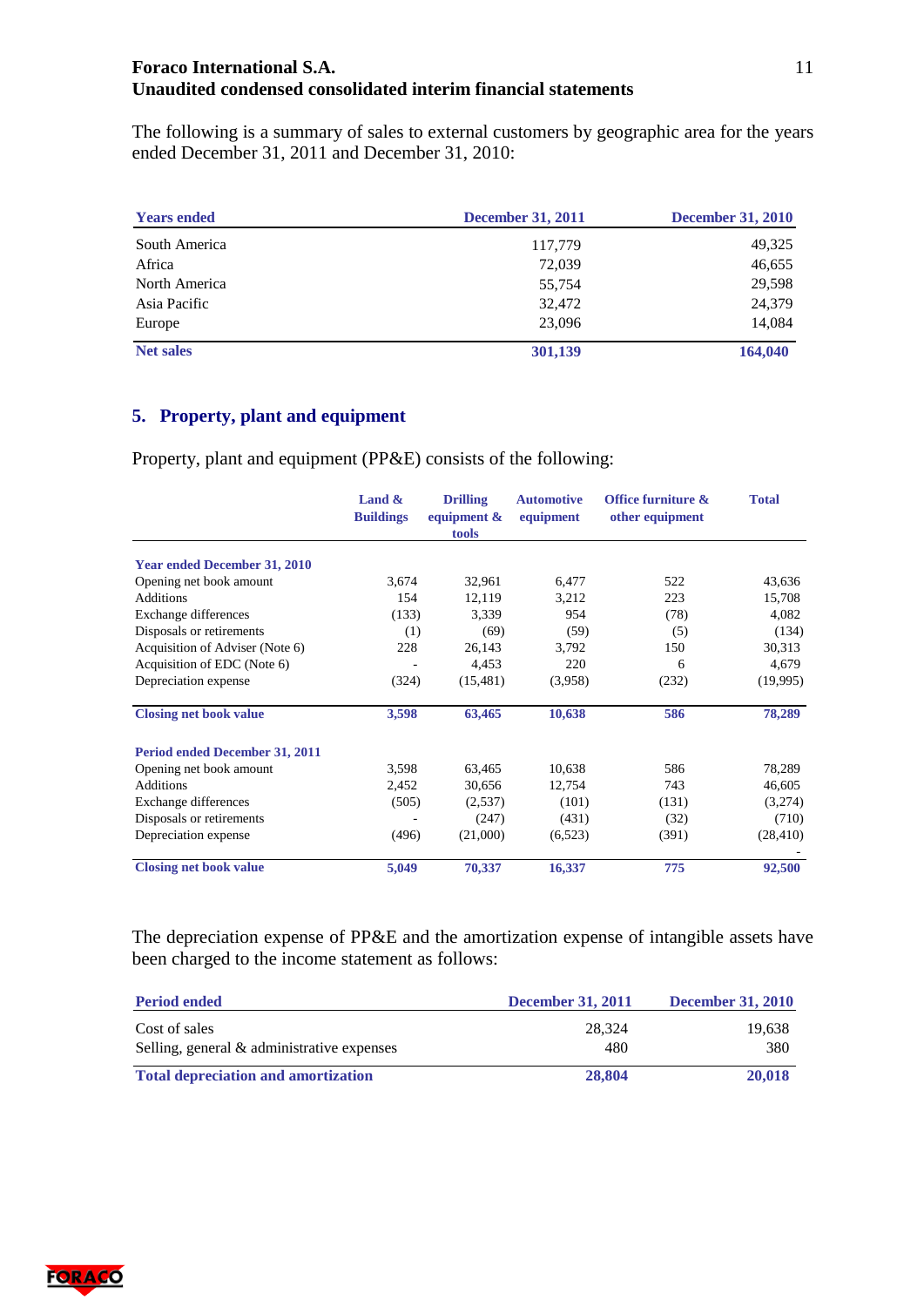# <span id="page-11-0"></span>**6. Goodwill**

Goodwill can be analyzed as follows:

| <b>Period ended</b>                         |        | December 31, 2011 December 31, 2010 |
|---------------------------------------------|--------|-------------------------------------|
| <b>Goodwill at period beginning</b>         | 50,667 | 14,879                              |
| Acquisition of Adviser Drilling SA          |        | 27,130                              |
| Acquisition of Eastern Drilling Company LLC |        | 8,181                               |
| Earn-out of Northwest Sequoia               | 300    |                                     |
| Exchange differences                        | (338)  | 477                                 |
| <b>Goodwill at period ended</b>             | 50,629 | 50,667                              |

# *Period ended December 31, 2010*

*Acquisition of Adviser Drilling SA*

In March 2010, the Company acquired 100% of the shares of Adviser Drilling SA ("Adviser") in Chile. The Company completed the acquisition on May 26, 2010, from which date the Group's interest in Adviser is consolidated.

The final purchase price amounting to US\$ 52.4 million included (i) a cash consideration of US\$ 5.35 million upon the closing of the transaction, (ii) the issuance of 14,935,750 new shares of the Company and (iii) the issuance of 4,756,539 warrants to acquire shares of the Company, exercisable after two years following closing at no additional consideration, warrant holders being indemnified for dividends paid until the exercise date. This represents US\$ 170 thousand as at December 31, 2011 recognized under the heading "Consideration payable related to acquisitions".

The fair value of the net assets acquired is US\$ 25.3 million and the goodwill resulting from the acquisition is US\$ 27.1 million.

#### *LLC Eastern Drilling Company Acquisition*

On May 27, 2010, the Company completed the acquisition of a 50% controlling interest in LLC Eastern Drilling Company ("EDC"), a Russian company.

The final purchase price amounting to US\$9.6 million included (i) a cash consideration of US\$ 2 million paid in May 2010 and (ii) an earn-out payable based on EDC's 2010 financial performance amounting to US\$ 7.6 million, of which US\$ 3.8 million were paid in March 2011 and the remainder of US\$ 3.8 million were paid in the second quarter of 2011.

The fair value of the net assets acquired is US\$ 1.4 million and the goodwill resulting from the acquisition is US\$8.2 million.

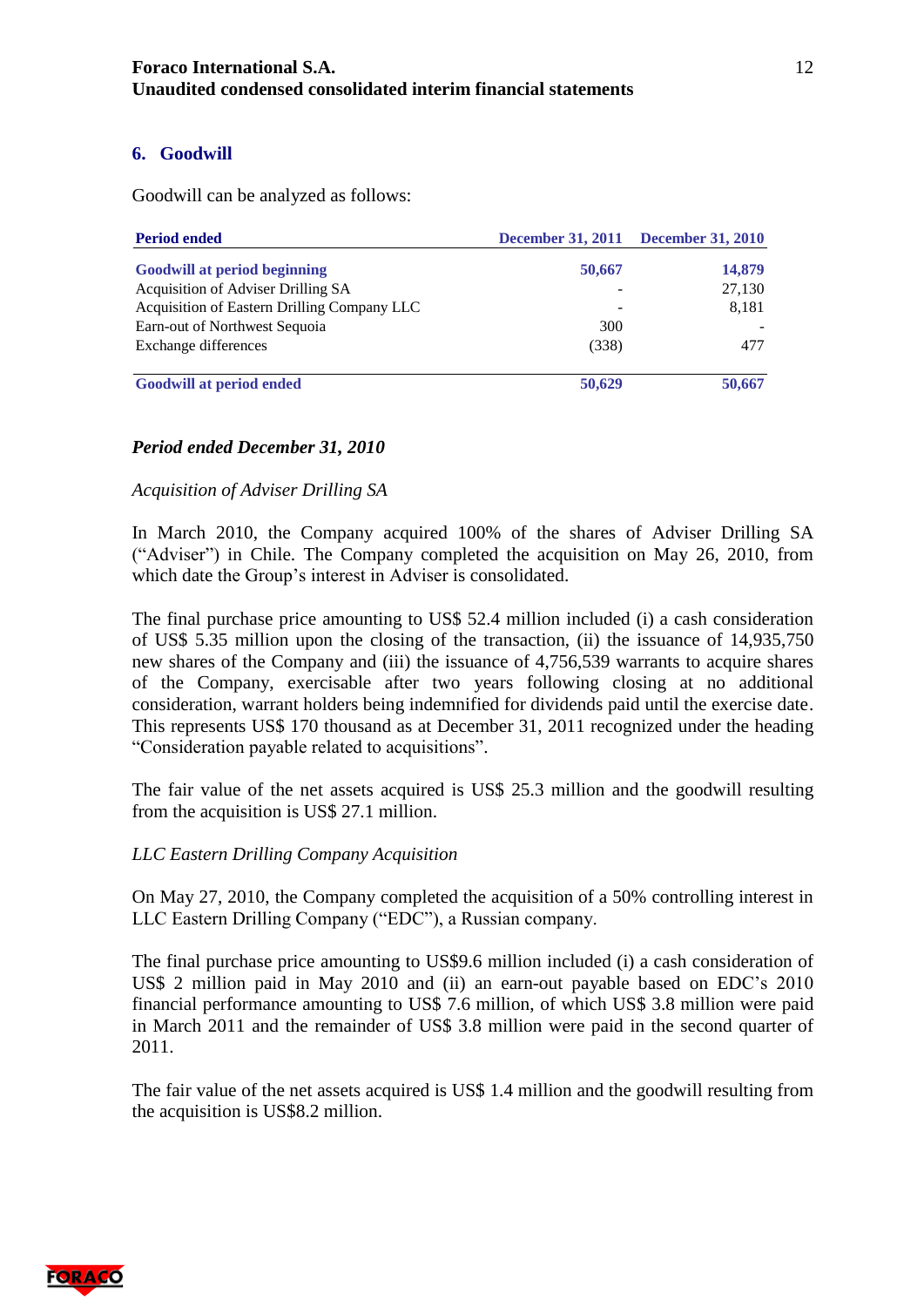#### **Foraco International S.A. Unaudited condensed consolidated interim financial statements**

#### *Period ended December 31, 2011*

#### *Northwest Sequoia Drilling Ltd*

Northwest Sequoia was acquired in September 2008. An earn-out clause stipulated that above a certain ratio of EBITDA to sales, the former shareholders would be entitled to an additional payment. Following the better than expected performance of the company in 2011, the ratio of EBITDA to sales exceeded the threshold. The additional payment amounting to US\$0.3 million has been provided for and recorded against goodwill on the basis that the acquisition took place before the Company first applied IFRS 3 (R) .

#### <span id="page-12-0"></span>**7. Inventories**

Inventories consist of the following:

| <b>Period ended</b>                                            | <b>December 31, 2011</b> | <b>December 31, 2010</b> |
|----------------------------------------------------------------|--------------------------|--------------------------|
| Spare parts and consumables, gross<br>Less inventory allowance | 40.754<br>-              | 32.384                   |
| <b>Inventories</b> , net                                       | 40,754                   | 32,384                   |

#### <span id="page-12-1"></span>**8. Borrowings**

As of December 31, 2011, the maturity of financial debt can be analyzed as follows:

| <b>Maturity</b>                               | <b>Less than</b><br>one year | <b>One to five</b><br><b>vears</b> | Over five<br>vears       | <b>Total</b> |
|-----------------------------------------------|------------------------------|------------------------------------|--------------------------|--------------|
| Bank overdraft                                | 7,640                        | $\overline{\phantom{a}}$           | $\overline{\phantom{a}}$ | 7,640        |
| Assignment of trade receivables with recourse | 10,886                       |                                    |                          | 10,886       |
| Bank financing                                | 4.574                        | 6,205                              |                          | 10,779       |
| Capital lease obligations                     | 8,812                        | 11.087                             |                          | 19,899       |
| <b>Total</b>                                  | 31,912                       | 17,292                             | ۰                        | 49,204       |

Used and unused short-term credit facilities amounted to US\$ 82.6 million as of December 31, 2011. This facility is granted on a yearly basis and is subject to review at various dates.

Total financial debts as of December 31, 2011, include collateralized borrowings of US\$ 30.8 million:

- Assignment of trade receivables with recourse against the Company for an amount of US\$ 10.9 million is secured by receivables that have been transferred; and
- Capital lease obligations amounting to US\$ 19.9 million are secured by related leased assets.

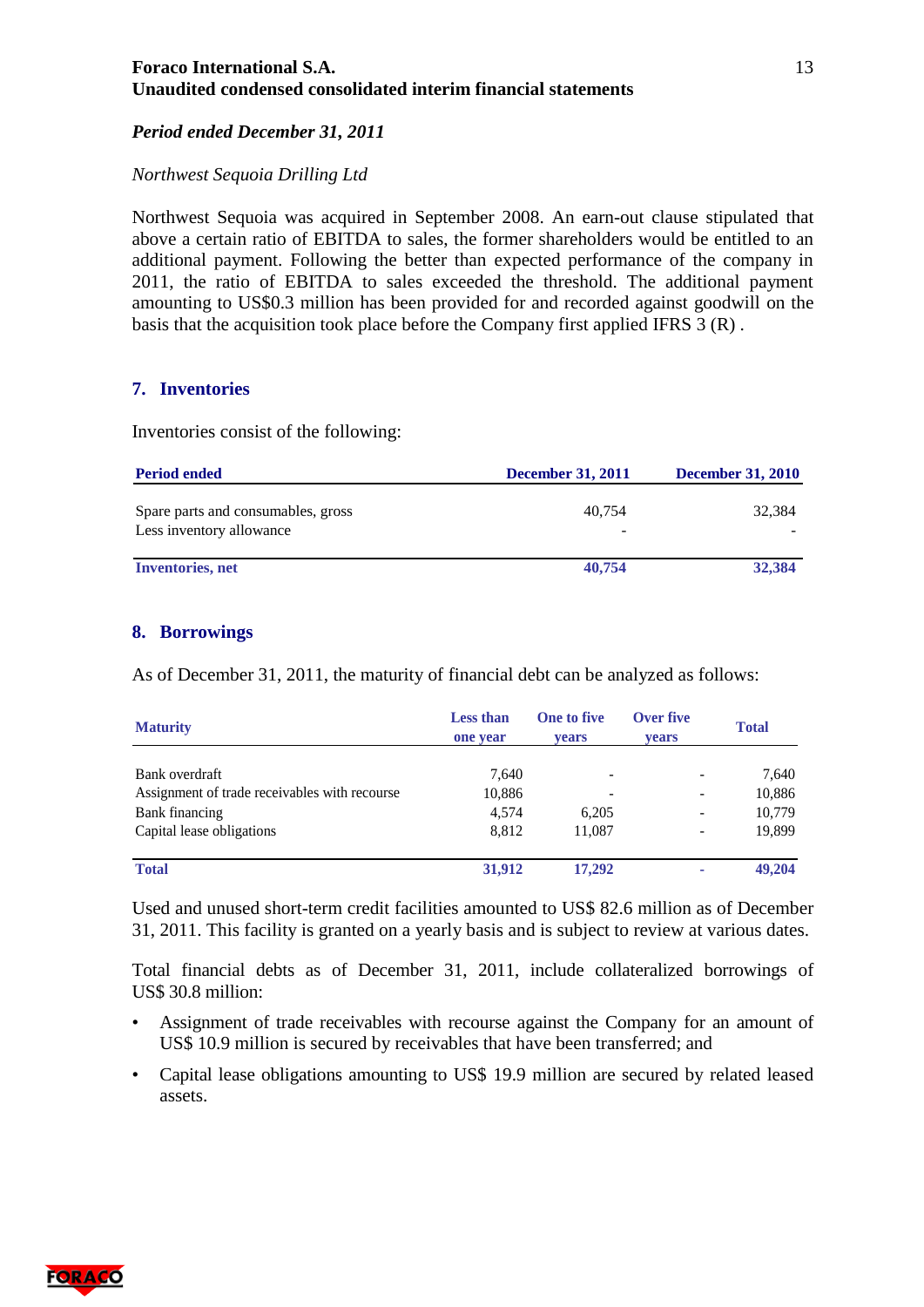#### <span id="page-13-0"></span>**9. Provisions**

Provisions comprise the following elements:

|                                          | <b>Pension &amp;</b><br>retirement<br><b>indemnities</b> | <b>Provision</b><br>for tax<br>uncertainty | <b>Other</b><br>provisions | <b>Total</b> |
|------------------------------------------|----------------------------------------------------------|--------------------------------------------|----------------------------|--------------|
| <b>At January 1, 2011</b>                | 420                                                      | 1,252                                      | 289                        | 1,961        |
| Charged to consolidated income statement |                                                          |                                            |                            |              |
| - Addition to provisions                 | 7                                                        |                                            |                            |              |
| - Used amounts reversed                  | (22)                                                     | (328)                                      |                            | (350)        |
| - Unused amouts reversed                 |                                                          |                                            |                            |              |
| - Exchange differences                   | (10)                                                     | (28)                                       | (7)                        | (45)         |
| <b>At December 31, 2011</b>              | 395                                                      | 896                                        | 282                        | 1,573        |

The Company operates in various tax jurisdictions and may be subject to tax audits. The Company accounts for provisions for tax uncertainties to reflect management's best estimate of its potential exposure.

#### <span id="page-13-1"></span>**10. Share capital**

#### **Number of shares outstanding**

As at December 31, 2011, the number of shares issued, including warrants and net of treasury shares, is 78,163,589.

The total common shares and warrants of the Company are distributed as follows:

|                                                                                                                    | <b>Number of shares</b> | <b>Warrants</b> | <b>Total</b> |
|--------------------------------------------------------------------------------------------------------------------|-------------------------|-----------------|--------------|
| Common shares held directly or indirectly by principal<br>shareholders                                             | 37,596,497              |                 | 37,596,497   |
| Common shares held directly or indirectly by individuals in<br>their capacity as members of the Board of Directors | 1.754.249               | 500,071         | 2,254,320    |
| Commons shares held by the Company                                                                                 | 1,271,700               |                 | 1,271,700    |
| Common shares held by the public                                                                                   | 34,056,304              | 4.256.468       | 38, 312, 772 |
| Total shares and warrants issued and outstanding                                                                   | 74,678,750              | 4,756,539       | 79,435,289   |
| Common shares held by the Company                                                                                  | (1,271,700)             |                 | (1,271,700)  |
| Total common shares and warrants issued and<br>outstanding                                                         | 73,407,050              | 4,756,539       | 78,163,589   |

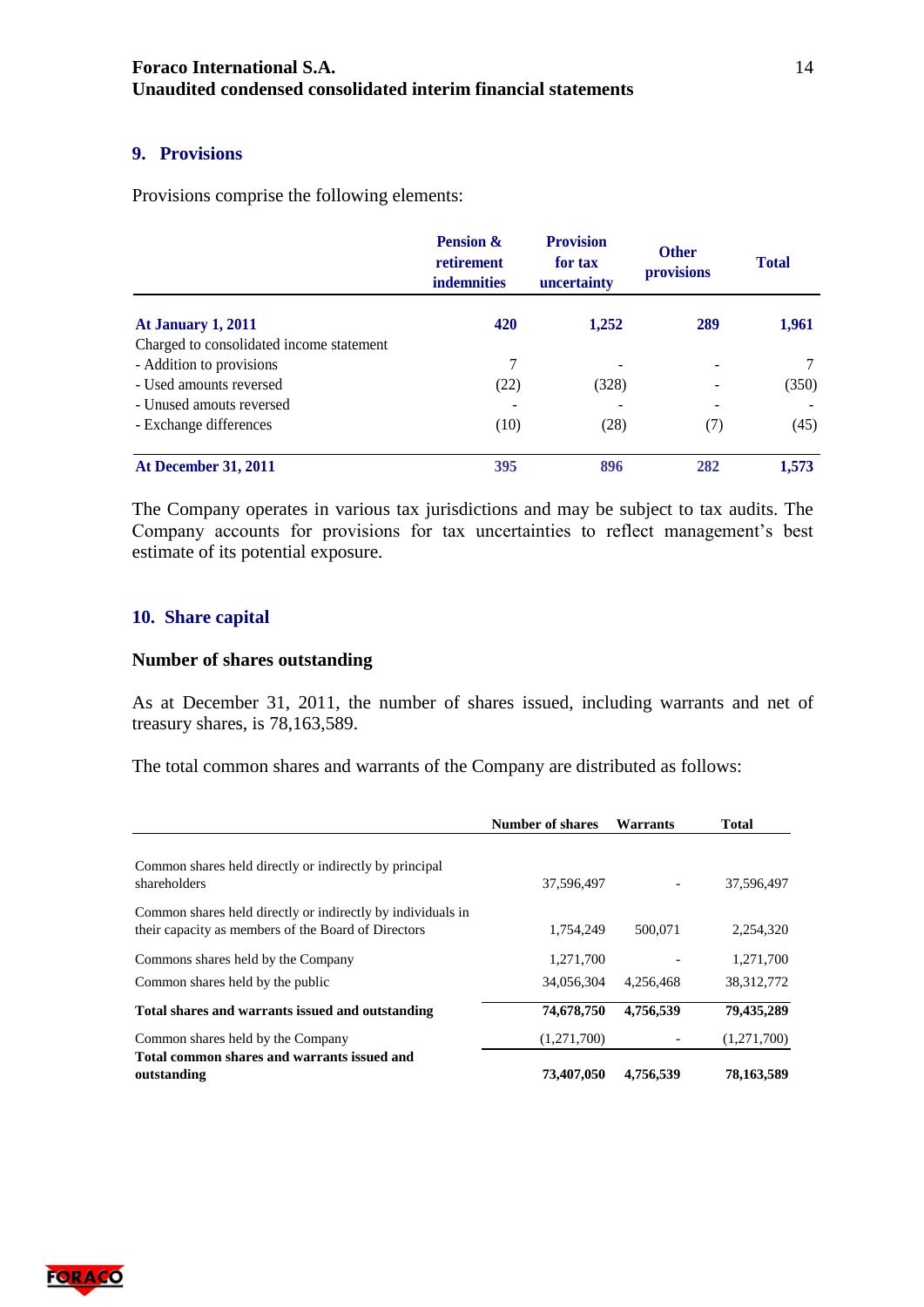#### **Treasury shares**

The Company filed a notice on March 11, 2011, in respect of an additional Normal Course Issuer-Bid (NCIB) with the TSX. The Company may purchase up to 1,000,000 additional common shares. On December 23, 2011, the Company filed a notice to increase the NCIB from 1,000,000 to 1,500,000 shares. For the year ended December 31, 2011, the Company purchased 1,052,200 of its own shares at an average purchase price of Can\$ 3.11 per share.

As at December 31, 2011, the Company owns 1,271,700 of its own shares (845,500 as at December 31, 2010).

#### <span id="page-14-0"></span>**11. Expenses by nature**

Operating expenses / (income), net by nature are as follows:

|                                                      | Three-month period ended,<br>December 31. |           | <b>Years ended</b><br>December 31, |            |
|------------------------------------------------------|-------------------------------------------|-----------|------------------------------------|------------|
|                                                      | 2011                                      | 2010      | 2011                               | 2010       |
| Depreciation and amortization                        | (7,507)                                   | (6,418)   | (28, 804)                          | (20,018)   |
| Accruals increases / (reversals)                     | 8                                         | (102)     | (373)                              | 55         |
| Raw materials, consumables used and external charges | (30, 284)                                 | (22, 921) | (125, 414)                         | (71,088)   |
| Employee benefit expense                             | (26,770)                                  | (17,023)  | (101, 307)                         | (54, 651)  |
| Taxes other than on income                           | (665)                                     | (232)     | (2,149)                            | (1,476)    |
| Other operating expenses (profit), net               | 157                                       | 55        | 328                                | 40         |
| <b>Total operating expenses</b>                      | (65,061)                                  | (46, 641) | (257, 719)                         | (147, 139) |

Share-based compensation expenses recognized within Employee benefit expense for the year ended December 31, 2011 amounts to US\$ 1,083 thousand (US\$ 838 thousand in 2010).

#### <span id="page-14-1"></span>**12. Commitments and contingencies**

The guarantees given are as follows:

| <b>Period ended</b>                                      | <b>December 31, 2011</b> | <b>December 31, 2010</b> |  |
|----------------------------------------------------------|--------------------------|--------------------------|--|
|                                                          |                          |                          |  |
| Bid bonds                                                | 197                      | 482                      |  |
| Advance payment guarantees and performance<br>guarantees | 13,364                   | 18,351                   |  |
| Retention guarantees                                     | 2,805                    | 4,545                    |  |
| Financial guarantees                                     | 2,785                    | 4,243                    |  |
| <b>Total</b>                                             | 19,151                   | 27,622                   |  |

Generally, the Company is subject to legal proceedings, claims and legal actions arising in the ordinary course of business. The Company's Management does not expect that the ultimate costs to resolve these matters will have a material adverse effect on the Company's consolidated financial position, results of operations or cash flows.